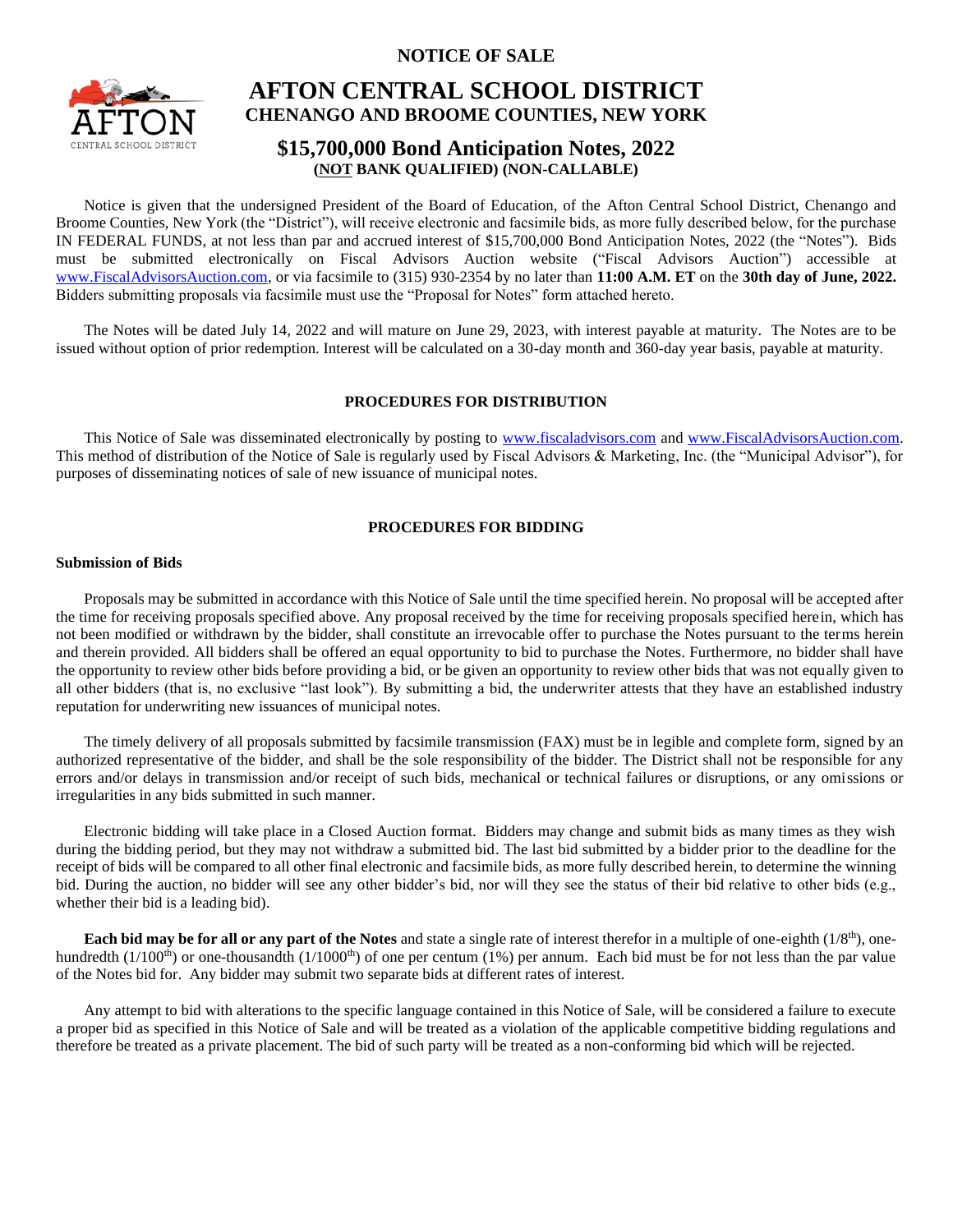#### **Award of Notes**

The Notes will be awarded to the bidder or bidders offering the lowest net interest cost, that being the rate of interest which will produce the least interest cost over the life of the Notes, after accounting for the premium offered, if any. In the event bids offering the same lowest net interest cost are received, an award will be made to the bidder offering to purchase the greater principal amount of Notes. If two or more bids offering to purchase the same principal amount of Notes at the same lowest net interest rate are received, an award will be made by lot from among such lowest bids. The right is reserved by said District to award to any bidder all or any part of the Notes which such bidder offers to purchase and, in such event, the premium, if any, specified by such bidder will be pro-rated. In any event, the award of said Notes will be made on the basis of the bid or combination of bids offering to purchase the Notes on terms most favorable to said District.

The District reserves the right to reject any and all bids (regardless of the interest rate bid), to reject any bid not complying with this official Notice of Sale and, so far as permitted by law, to waive any irregularity or informality with respect to any bid or the bidding process. **Conditional bids will be rejected, including any bid subject to credit approval.**

#### **Registration to Bid**

To bid electronically using Fiscal Advisors Auction, bidders must first visit the website at [www.FiscalAdvisorsAuction.com](http://www.fiscaladvisorsauction.com/) where, if they have never registered with either MuniAuction or any municipal debt auction website powered by Grant Street Group, they can register and then request admission to the District's auction. Only FINRA registered broker dealers, dealer banks with DTC clearing arrangements and banks or trust companies located and authorized to do business in the State of New York will be eligible to bid. The District will determine whether any request for admission is granted. Bidders who have previously registered with MuniAuction may call auction support at (412) 391-5555 x1370, to confirm their ID or password. The use of Fiscal Advisors Auction shall be at the bidder's risk, and the District shall have no liability with respect thereto. Bidders shall not be required to register in order to submit a facsimile bid.

#### **Rules of Fiscal Advisors Auction**

The "Rules of Fiscal Advisors Auction" can be viewed on the Fiscal Advisors Auction website and are incorporated by reference in this Notice of Sale. Bidders must comply with the Rules of Fiscal Advisors Auction in addition to the requirements of this Notice of Sale. In the event the Rules of Fiscal Advisors Auction conflict with this Notice of Sale, this Notice of Sale shall prevail.

#### **Disclaimer**

Each prospective bidder who wishes to submit electronic bids shall be solely responsible to register to bid via Fiscal Advisors Auction. Each qualified prospective bidder shall be solely responsible to make necessary arrangements to access Fiscal Advisors Auction for purposes of submitting its bid in a timely manner and in compliance with the requirements of this Notice of Sale. Neither the District nor Fiscal Advisors Auction shall have any duty or obligation to undertake such registration to bid for any prospective bidder or to provide or assure such access to any qualified prospective bidder, and neither the District nor Fiscal Advisors Auction shall be responsible for a bidder's failure to register to bid or for proper operation of, or have any liability for any delays or interruptions of, or any damages caused by Fiscal Advisors Auction. The District is using Fiscal Advisors Auction as a communications mechanism, and not as the District's agent, to conduct the electronic bidding for the Notes. If a prospective bidder encounters any difficulty in registering to bid, or submitting or modifying a bid for the Notes, it should telephone Fiscal Advisors Auction and notify the District's Municipal Advisor at (315) 752-0051 (provided that the District shall have no obligation to take any action whatsoever upon receipt of such notice). After receipt of bids is closed, the District through Fiscal Advisors Auction or telephone will indicate the apparent successful bidder. Such message is a courtesy only for viewers, and does not constitute the award of the Notes. The Fiscal Advisors Auction bids will be compared with bids received outside of Fiscal Advisors Auction, if any, before the award is made. Each bid will remain subject to review by the District to determine its net interest cost and compliance with the terms of this Notice of Sale.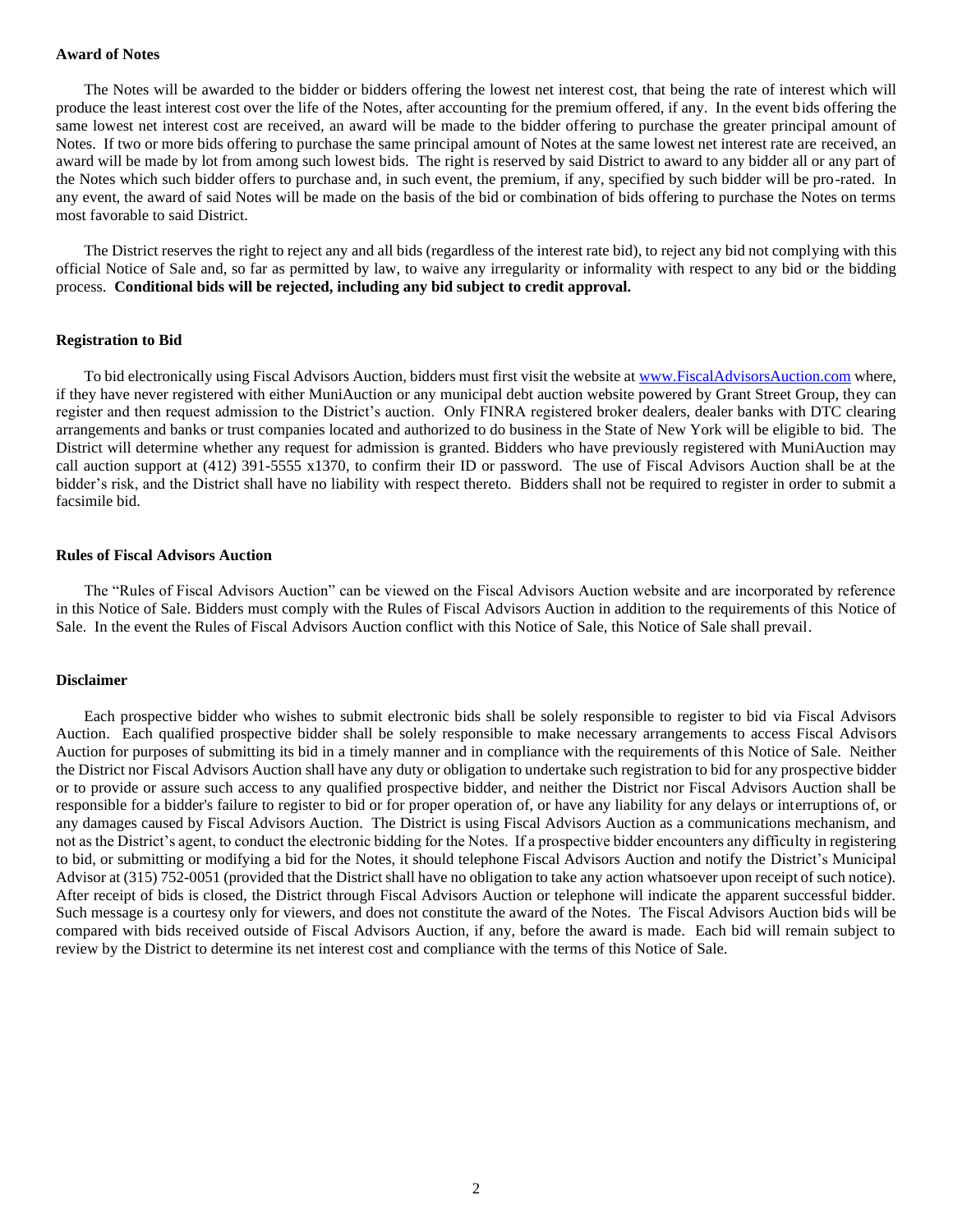## **Issue Price**

Following the sale of the Notes, on the Sale Date, the successful bidder will be required to provide to the District and its Bond Counsel certain information regarding the reoffering price to the public of the Notes. If the winning bidder is purchasing the Notes for its own account and not with a view to distribute or resale, they should inform the Municipal Advisor at the time of award and a certificate to that effect will be required on or before closing. Otherwise, the successful bidder also must submit to the District a certificate (the "Reoffering Price Certificate"), satisfactory to Bond Counsel, dated as of the day of the delivery of the Notes, which assuming three bids from underwriters are received, states:

- (a) (i) on the date of award, such successful bidder made a bona fide public offering of the Notes at the initial offering price corresponding to the price or yield indicated in the information furnished in connection with the successful bid, and (ii) as of such date, the first price or yield at which an amount equal to at least ten percent of the Notes was reasonably expected to be sold to the public was, respectively, a price not higher or a yield not lower than indicated in the information furnished with the successful bid (the "first price rule"), and (iii) provides a copy of the pricing wire or equivalent communication for the Notes attached to the Reoffering Price Certificate. The term "public" as used herein means any persons including an individual, trust, estate, partnership, association, company or corporation (other than the successful bidder or a related party to the successful bidder, being two or more persons who have greater than 50% common ownership directly or indirectly, or any person that agrees pursuant to a written contract or other agreement with a successful bidder to participate in the initial sale of the Notes to the public).
- (b) the successful bidder was not given the opportunity to review other bids prior to submitting its bid.
- (c) the bid submitted by the successful bidder constituted a firm offer to purchase the Notes.

In the event that at least three bids are not received by the District on the Sale Date, and at least ten percent of the Notes have been sold on the Sale Date, the successful bidder shall certify as to the first price or yield at which ten percent of the Notes was sold in accordance with the first price rule and provide a copy of the pricing wire or equivalent communication.

In addition, in the event that (1) at least three bids are not received by the District on the Sale Date, and (2) 10% of the Notes have not been sold on the Sale Date, the successful bidder (and any members of its underwriting group or syndicate) shall have the option (i) to provide to the District (or its agents) ongoing pricing information, together with reasonable supporting documentation acceptable to bond counsel (such as the pricing wire), until 10% of the Notes is sold (the "Follow-the-Price Requirement"), or (ii) shall be required to hold the initial reoffering price to the public of such Notes (as reported to the District on the Sale Date) for the lesser of five (5) business days after the Sale Date or the date on which at least 10% of such Notes are sold (the "Hold-the-Offering-Price Requirement"). A certification as to the details of compliance with this requirement shall be part of the Reoffering Price Certificate.

The District or the Municipal Advisor on its behalf shall advise the successful bidder on the Sale Date as to whether at least three bids were received. Delivery of a bid shall constitute the bidder's agreement to comply with the Hold-the-Offering-Price Requirement or the Follow-the-Price Requirement of this Notice of Sale and to certify to compliance therewith under the circumstances described herein.

Such certificate shall state that it is made on the best knowledge, information and belief of the successful bidder after appropriate investigation.

# **THE NOTES**

#### **Security for the Notes**

The Notes will be valid and legally binding general obligations of the District, all the taxable real property within which will be subject to the levy of ad valorem taxes to pay the Notes and interest thereon, without limitation as to rate or amount. The District will pledge its faith and credit for the payment of the principal of the Notes and interest thereon.

In the event of a default in the payment of the principal of and/or interest on the Notes, the State Comptroller is required to withhold, under certain conditions prescribed by Section 99-b of the State Finance Law, state aid and assistance to the District and to apply the amount thereof so withheld to the payment of such defaulted principal and/or interest, which requirement constitutes a covenant by the State with the holders from time to time of the Notes.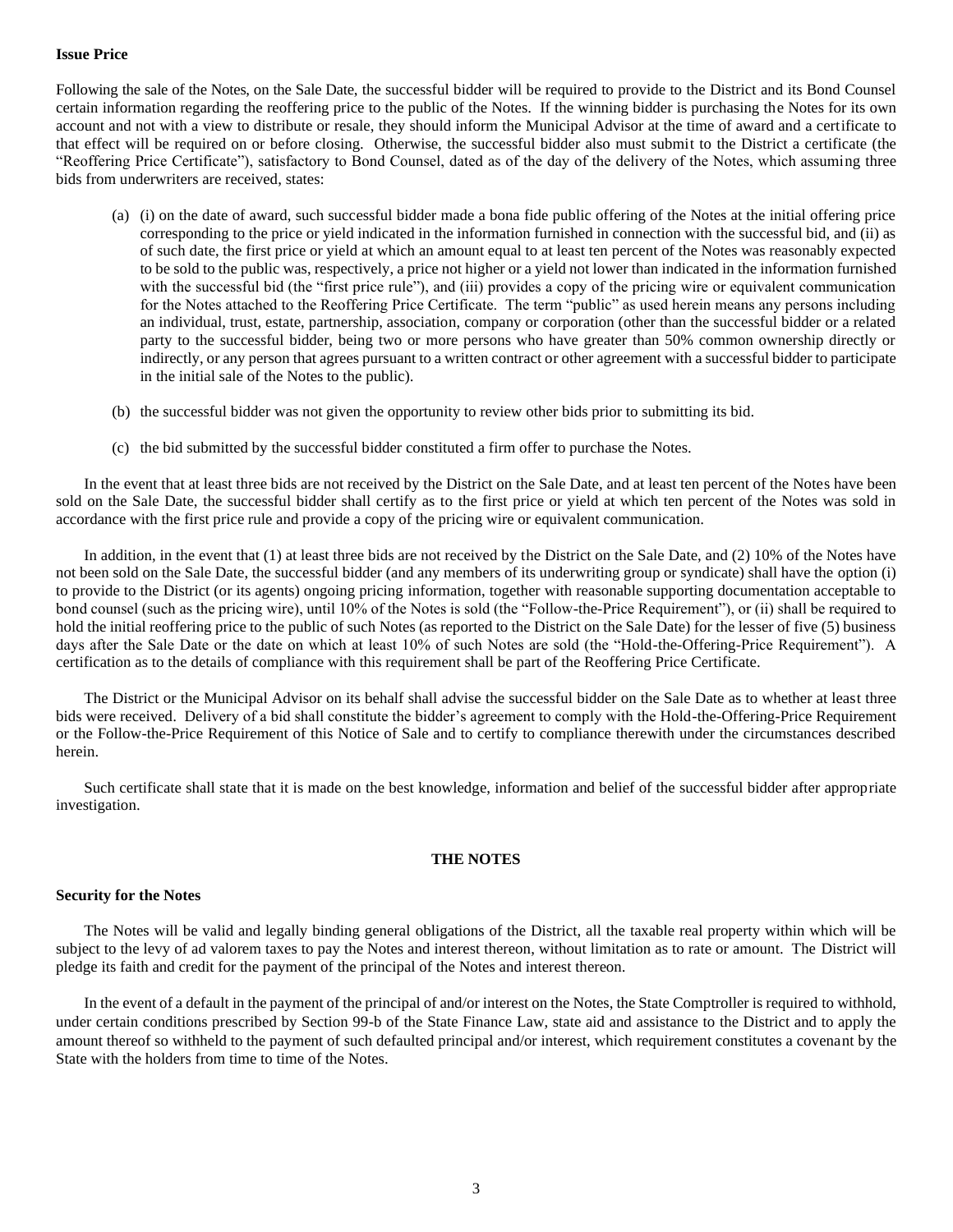#### **Form of the Notes**

At the option of the purchaser(s), the Notes will be issued in (i) registered certificated form, registered in the name of the purchasers(s) or (ii) registered book-entry-only form registered to Cede & Co., as the partnership nominee for The Depository Trust Company, New York, New York ("DTC"). All expenses related to DTC shall be the responsibility of the purchaser.

If the Notes are issued in non-book-entry form, they will be issued as registered certificated obligations, in the name of the purchaser. Principal and interest on the Notes are payable at maturity in lawful money of the United States of America (Federal Funds). The purchaser(s) shall have the right to designate a bank or banks located and authorized to do business in the State of New York as the place or places for the payment of the principal and interest on the Notes. Any related bank fees, if any, are to be paid by the purchaser(s). A single note certificate will be issued for those Notes of an issue bearing the same rate of interest in the aggregate principal amount awarded to such purchaser(s) at such interest rate.

If the purchaser(s) notifies Bond Counsel by 3:00 o'clock P.M., Prevailing Time on the date of sale, such Notes may be issued in the form of book-entry-only notes, in the denominations corresponding to the aggregate principal amount for each Note bearing the same rate of interest and CUSIP number. In the event that the Purchaser(s) chooses registered notes, as a condition to delivery of the Notes, the successful bidder will be required to cause such note certificates to be (i) registered in the name of Cede  $\&$  Co., as nominee of The Depository Trust Company, New York, New York ("DTC"), and (ii) deposited with DTC to be held in trust until maturity. DTC is an automated depository for securities and clearinghouse for securities transactions, and will be responsible for establishing and maintaining a book-entry system for recording the ownership interests of its participants, which include certain banks, trust companies and securities dealers, and the transfers of the interests among its participants. The DTC participants will be responsible for establishing and maintaining records with respect to the Notes. Individual purchases of beneficial ownership interests in the Notes may only be made through book entries (without certificates issued by the District) made on the books and records of DTC (or a successor depository) and its participants, in denominations of \$5,000 or integral multiples thereof, as may be determined by such successful bidder(s). Principal and interest on the Notes will be payable by the District by wire transfer or in clearinghouse funds to DTC or its nominee as registered owner of the Notes. Transfer of principal and interest payments to participants of DTC will be the responsibility of DTC; transfer of principal and interest payments to beneficial owners by participants of DTC will be the responsibility of such participants and other nominees of beneficial owners. The District will not be responsible or liable for payments by DTC to its participants or by DTC participants to beneficial owners or for maintaining, supervising or reviewing the records maintained by DTC, its participants or persons acting through such participants.

#### **CUSIP Identification Numbers**

The Municipal Advisor intends to provide the purchaser of the issue with CUSIP identification numbers as is discussed in the Preliminary Official Statement, in compliance with MSRB Rule G-34, (a)(i) (A)-(H). As is further discussed in Rule G-34 the purchaser, as the "dealer who acquires" the issue, is responsible for the registration fee to the CUSIP Bureau for this service. It is anticipated that CUSIP identification numbers will be printed on the Notes. All expenses in relation to the printing of CUSIP numbers on the Notes will be paid for by the District provided, however; that the District assumes no responsibility for any CUSIP Service Bureau charge or other charges that may be imposed for the assignment of such numbers.

#### **Note Rating**

The Notes are NOT rated. Subject to the approval of the District, the purchaser(s) of the Notes may have a rating completed after the sale at the expense of the purchaser(s), including any fees to be incurred by the District, such rating action may result in a material event notification to be posted to EMMA, and supplementation of the final official statement.

#### **Delivery Date and Place of Delivery**

The Notes will be delivered through the facilities of DTC located in Jersey City, New Jersey, or as may be agreed with the purchaser(s), on or about July 14, 2022. The purchase price of the Notes, in accordance with the purchaser's bid, shall be paid in Federal Funds or other funds available for immediate credit on the delivery date. The District's Municipal Advisor shall provide the successful bidder with wire instructions relative to the payment of the purchase price of the Notes and the successful bidder shall be entitled to rely on such instructions.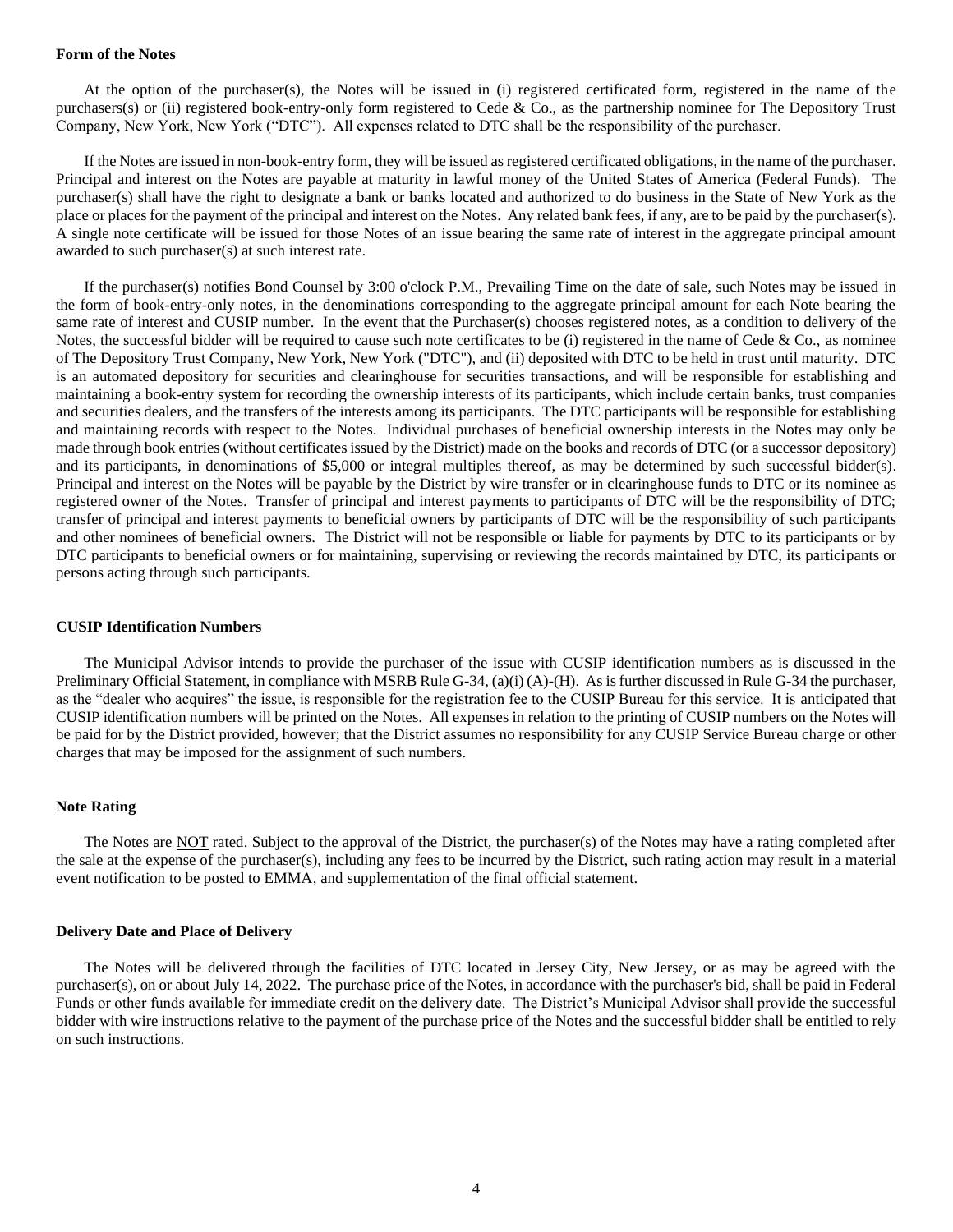#### **Tax Exemption and Legal Opinion**

As a condition to each purchaser's obligation to accept delivery of and pay for the Notes, such purchaser(s) will be furnished, without cost, the following, dated as of the date of the delivery of and payment for said Notes: (i) a certificate of the President of the Board of Education of the District certifying that (a) as of the date of the Official Statement furnished by the District in relation to said Notes which Official Statement is deemed by the District to be final for purposes of Securities and Exchange Commission Rule 15c2- 12, except for the omission therefrom of those items allowable under said Rule, said Official Statement did not contain any untrue statements of material fact or omit to state a material fact necessary to make the statements therein, in the light of the circumstances under which they were made, not misleading, subject to the condition that while information in said Official Statement obtained from sources other than the District is not guaranteed as to accuracy, completeness or fairness, she has no reason to believe and does not believe that such information is materially inaccurate or misleading, and (b) to her knowledge, since the date of said Official Statement, there have been no material transactions not in the ordinary course of affairs entered into by the District and no material adverse changes in the general affairs of the District or in its financial condition as shown in said Official Statement other than as disclosed in or contemplated by said Official Statement, (ii) a Closing Certificate, constituting a receipt for the Note proceeds and a signature certificate, which will include a statement that no litigation is pending, or to the knowledge of the signers, threatened affecting the Notes, (iii) an arbitrage certificate executed on behalf of the District which will include, among other things, covenants, relating to compliance with the Internal Revenue Code of 1986 (the "Code"), with the owners of the Notes that the District will, among other things, (A) take all actions on its part necessary to cause interest on the Notes not to be includable in the gross income of the owners thereof for Federal income tax purposes, including without limitation, restricting, to the extent necessary, the yield on investments made with the proceeds of the Notes and investment earnings thereon, making required payments to the Federal Government, if any, and maintaining books and records in a specified manner, where appropriate, and (B) refrain from taking any action which would cause interest on the Notes to be includable in the gross income of the owners thereof for Federal income tax purposes, including, without limitation, refraining from spending the proceeds of the Notes and investment earnings thereon on certain specified purposes; (iv) a Certificate of the District, executed by the President of the Board of Education, stating that the District has agreed, in accordance with the Rule to provide or cause to be provided, timely notice of the occurrence of certain material events with respect to the Notes and (v) the approving legal opinion as to the validity of the Notes of **Orrick, Herrington & Sutcliffe LLP**, Bond Counsel, New York, New York. Reference should be made to said Official Statement for a description of the scope of Bond Counsel's engagement in relation to the issuance of the Notes and matters covered by such legal opinion.

THE NOTES WILL NOT BE DESIGNATED "QUALIFIED TAX-EXEMPT OBLIGATIONS" PURSUANT TO SECTION 265(b)(3) OF THE CODE.

#### **Document Accompanying the Delivery of the Notes**

Any party executing and delivering a bid for the Notes agrees, if its bid is accepted by the District, to provide to the District, in writing, within two business days after the date of such award, all information which said successful bidder(s) determines is necessary for it to comply with SEC Rule 15c2-12, including all necessary pricing and sale information, information with respect to the purchase of municipal bond insurance, if any, and underwriter identification. Within five business days following receipt by the District thereof, the District will furnish to the successful bidder(s), in reasonable quantities as requested by the successful bidder(s), copies of said Official Statement, updated as necessary, and supplemented to include said information. Failure by the successful bidder(s) to provide such information will prevent the District from furnishing such Official Statement as described above. The District shall not be responsible or liable in any manner for the successful bidder(s)'s determination of information necessary to comply with SEC Rule 15c2- 12 or the accuracy of any such information provided by the successful bidder(s) or for failure to furnish such Official Statements as described above which results from a failure by the successful bidder(s) to provide the aforementioned information within the time specified. Acceptance by the successful bidder(s) of such final Official Statements shall be conclusive evidence of the satisfactory completion of the obligations of said District with respect to the preparation and delivery thereof.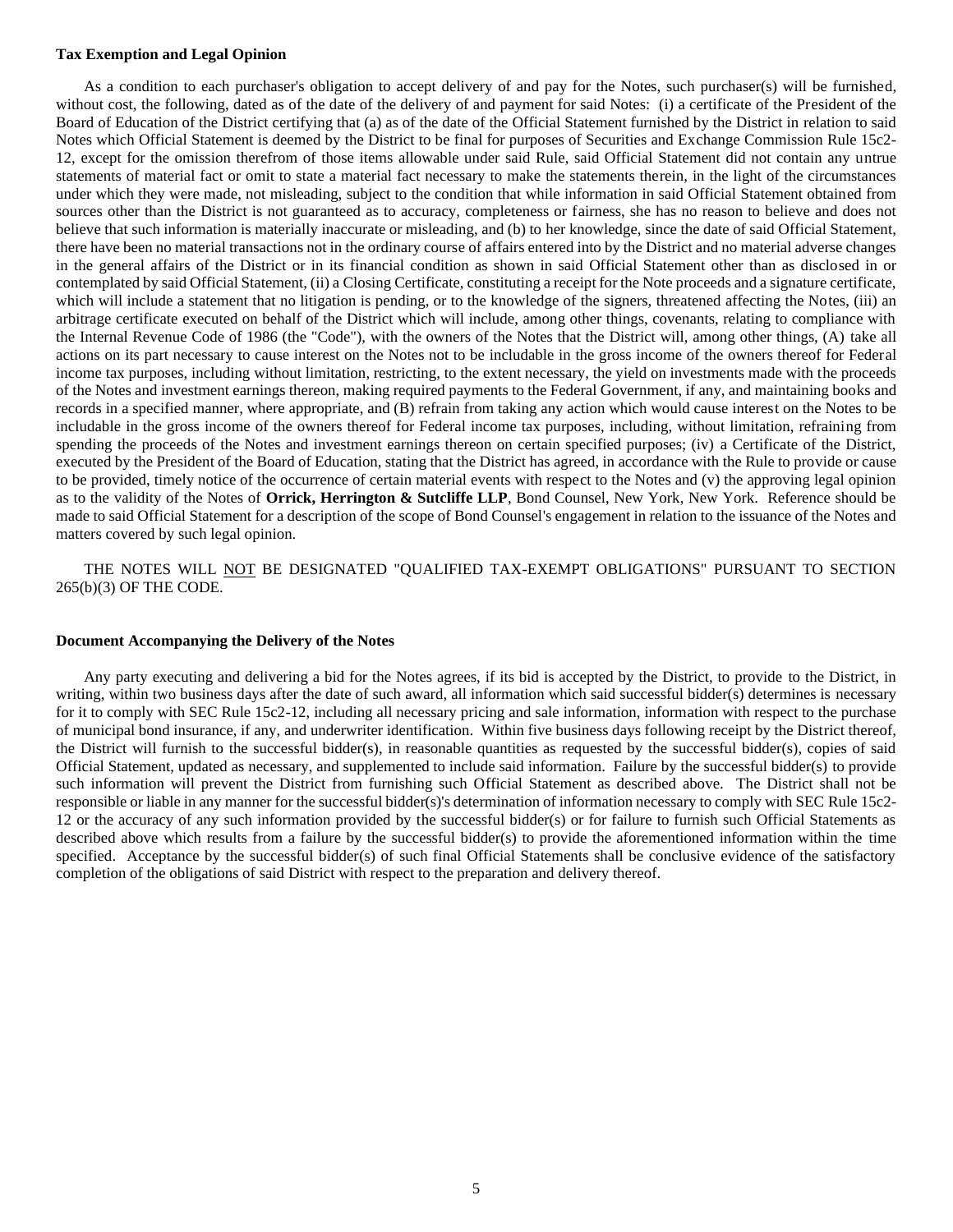# **Contact Information**

Additional information and copies of the Official Statement may be obtained upon request from the offices of Fiscal Advisors & Marketing, Inc., telephone number (315) 752-0051, or a[t www.fiscaladvisors.com](http://www.fiscaladvisors.com/)

The District's Bond Counsel information is as follows: Douglas E. Goodfriend, Esq., Orrick Herrington & Sutcliffe, LLP, 51 West 52nd Street, 15th Floor. New York, New York 10019, Phone: (212) 506-5211, Fax: (212) 506-5151, Email: [dgoodfriend@orrick.com](mailto:dgoodfriend@orrick.com)

The District contact information is as follows: Kristyn DeGroat, School Business Manager, Afton Central School District, 29 Academy Street, PO Box 5, Afton, NY 13730, Phone: (607) 639-8239, Telefax: (607) 639-1801, Email: kdegroat@aftoncsd.org

### **AFTON CENTRAL SCHOOL DISTRICT**

**Dated: June 22, 2022 MARYANN PALMETIER PRESIDENT OF THE BOARD OF EDUCATION AND CHIEF FISCAL OFFICER**